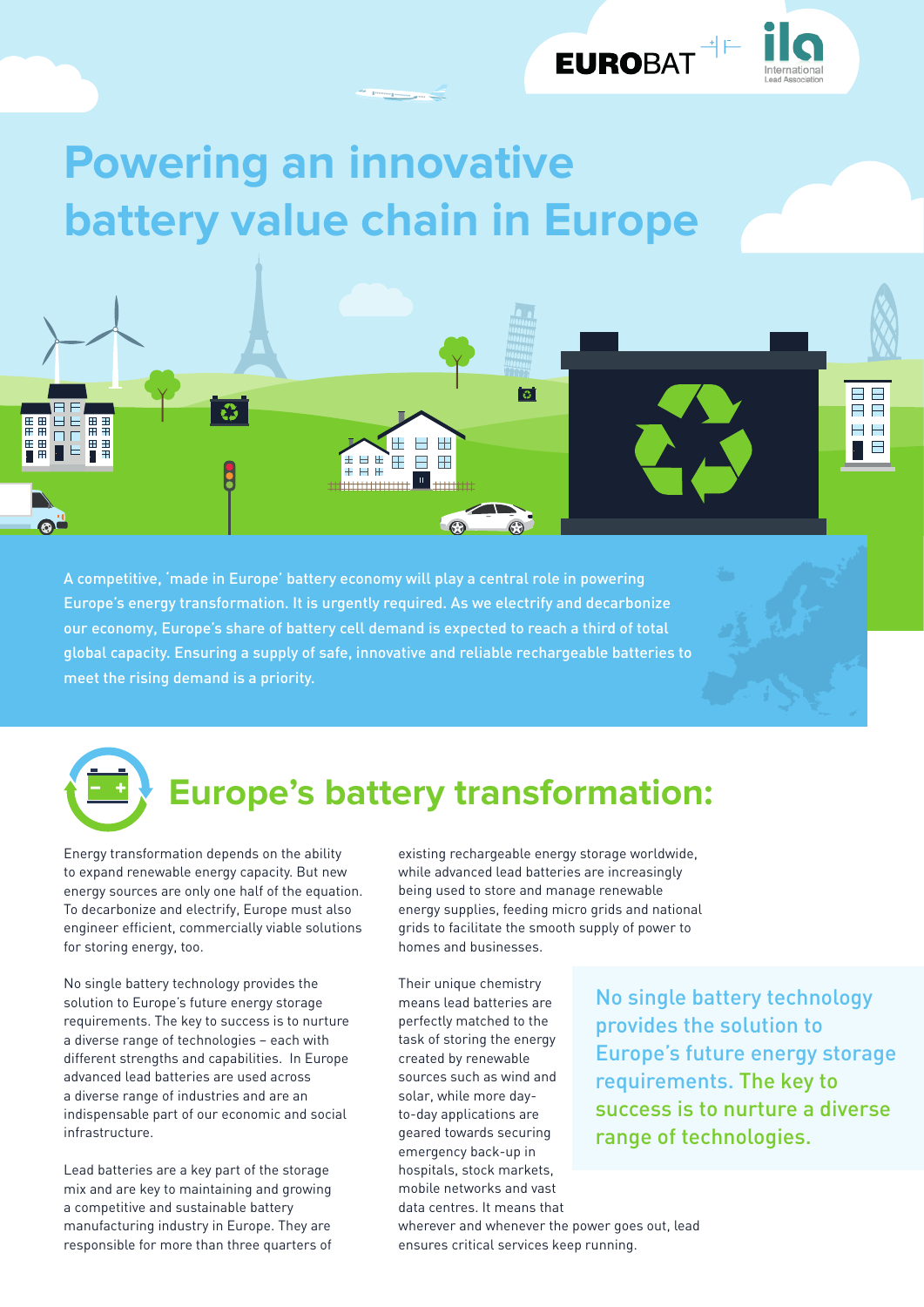

Lead's second important advantage is as a stepping stone, facilitating the smooth transition to a clean energy economy. As renewable energy sources grow their share of total energy consumption, lead batteries will be one of the mix of solutions employed to enable efficiency and performance, ensuring grids can squeeze more power from renewable sources. A large proportion of solar and wind facilities, for example, use batteries to regulate variability, storing excess energy when demand is low and releasing it when demand is high.

Security of supply is a key ingredient of Europe's transition. It ensures companies across the energy supply chain can plan effectively and are incentivized to boost capacity. The best way to secure supply is to manufacture from waste. More than 99 percent of lead batteries are recycled, making them the most recycled consumer product in the world. Indeed, the lead battery industry provides one of the most successful examples of a full circular economy. From design, to manufacture, transport and recycling, lead batteries have an infinite life cycle.

The closed loop recycling process for lead batteries is already one of Europe's success stories for the circular economy with new batteries containing up to 85% recycled content, sourced from European scrap. The standard design of lead batteries, coupled with a recycling process that is driven by the economic value of the recovered materials, means that they are well integrated into the circular economy and already have many of the 'green battery' attributes that the European Battery Alliance is calling for. As the EU's Battery Action Plan notes, "a sustainable battery value chain should be well-integrated into the circular economy".

While lead batteries rely on sustainable manufacturing processes, they also help improve sustainability in the applications that rely on them, such as reducing greenhouse gas emissions in the millions of vehicles with start-stop engines, as well as cutting overall fuel consumption by up to 10 percent.



**"**

The lead battery industry provides one of the most successful examples of a full circular economy.



## **Innovation**

As renewable energy from wind and solar accelerate there will be increasing demand for a range of tried and tested battery technologies that are safe, reliable and cost effective. Like other battery technologies, lead batteries require further investment to reach their full potential. Governments and businesses in the US and in China recognize this potential, and are investing in advanced lead technologies, acknowledging the strategic and economic benefit of balancing support for a range of technologies and solutions that can support clean energy transformation.

With the right incentive and investment programme, lead battery performance could be significantly improved in the next few years, providing much-needed capacity and scale to the EU's energy transformation. The lead battery industry is investing millions in research and innovation that will enhance capacity and performance. Research driven by partnerships between industry and academia is yielding new findings that have created new applications in storage and transportation, and further improved the life, performance and reliability of lead batteries.

But more must be done. Increased funds must be found, for all battery technologies. The expected growth in demand for battery energy storage will make it impossible for a single battery technology to provide the capacity needed to achieve Europe's clean energy targets. We must create a level playing field that ensures a range of solutions have a chance to reach their full potential. Advanced lead batteries, as well as lithium and others, will be required at scale to support Europe's transformation to a decarbonized economy.



partnerships between industry and academia is yielding new findings that have created new applications